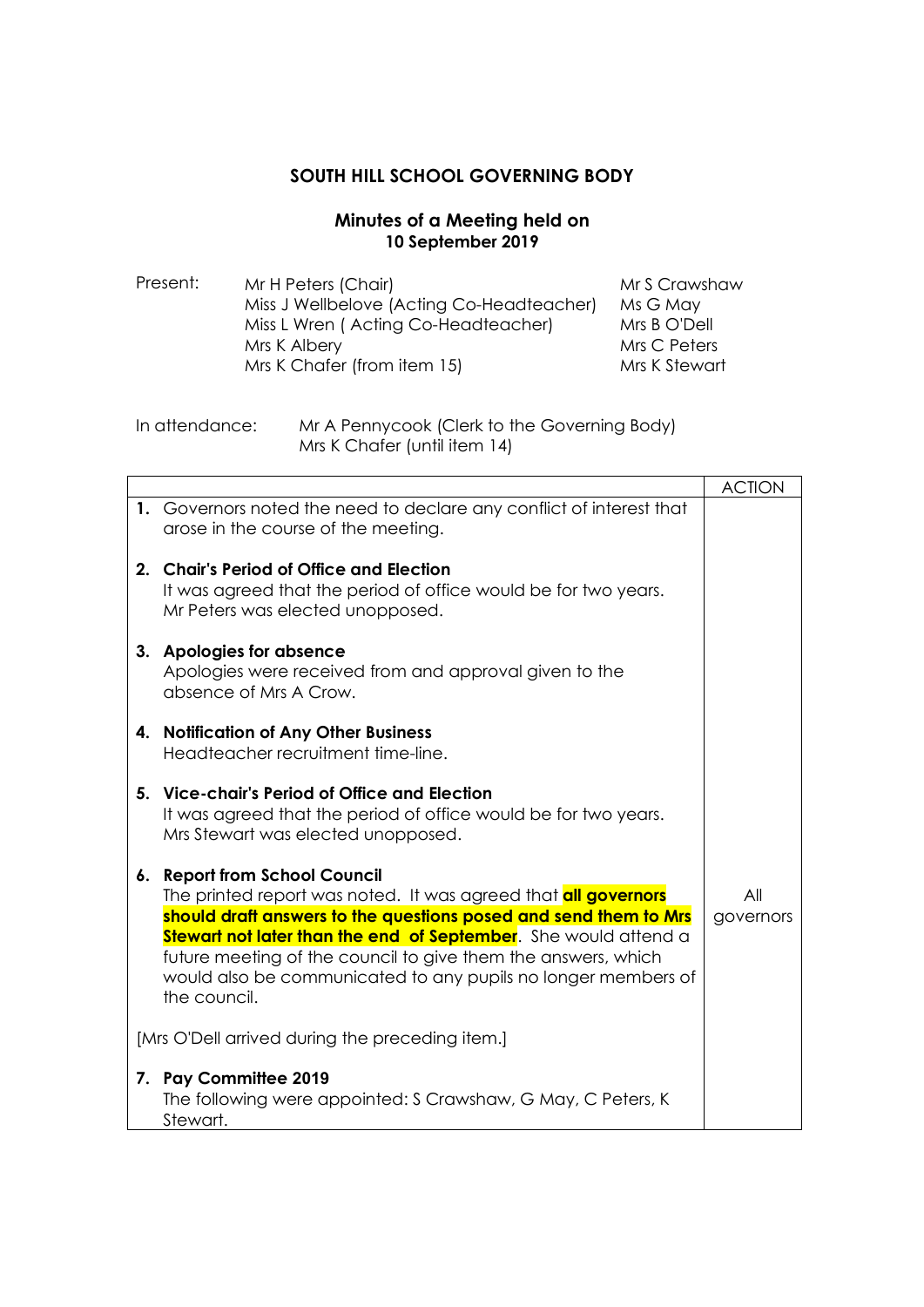| 8. Headteachers' Appraisal Committee<br>The following were appointed: H Peters, K Stewart and B O'Dell.                                                                                                              |       |  |
|----------------------------------------------------------------------------------------------------------------------------------------------------------------------------------------------------------------------|-------|--|
| 9. School Prospectus<br>A number of revisions had been carried out to the version<br>considered at the previous meeting and these were all felt to be<br>appropriate. The revised prospectus was therefore approved. |       |  |
| [Mrs Peters arrived during the preceding item.]                                                                                                                                                                      |       |  |
| 10. Schedule of Financial Delegation<br>A revised schedule to reflect the fact that there were Joint<br>Headteachers and no Resources Committee was considered.<br>With one or two minor amendments it was approved. |       |  |
| 11. Policy Adoption<br>The following updated HCC model policies were adopted,<br>subject to <b>the inclusion of relevant details</b> for the school and its<br>personnel: Child Protection and Safer Recruitment.    | JW/LW |  |
| 12. Policy Review Schedule<br>The schedule covering the period from September 2019 to July<br>2023.                                                                                                                  |       |  |
| 13. Teachers' Pay Rates for 2019/20<br>Draft recommended scales were considered and were agreed<br>for consultation with staff. It was anticipated that the final version<br>would be agreed at the next meeting.    | JW/LW |  |
| 14. Co-option<br>Mrs Chafer outlined her reasons for wishing to join the governing<br>body.                                                                                                                          |       |  |
| [Mrs Chafer withdrew from the meeting.]                                                                                                                                                                              |       |  |
| The governing body unanimously approved Mrs Chafer's<br>appointment with immediate effect.                                                                                                                           |       |  |
| [Mrs Chafer rejoined the meeting.]                                                                                                                                                                                   |       |  |
| 15. Minutes of Previous Meeting<br>The minutes of the meetings held on 15 July were approved and<br>signed.                                                                                                          |       |  |
| 16. Actions from Previous Meetings<br>Item 5.2: The <b>Clerk was asked to approach HfL</b> for an in-<br>16.1.                                                                                                       |       |  |
|                                                                                                                                                                                                                      | AP    |  |

 $\mathbf{r}$